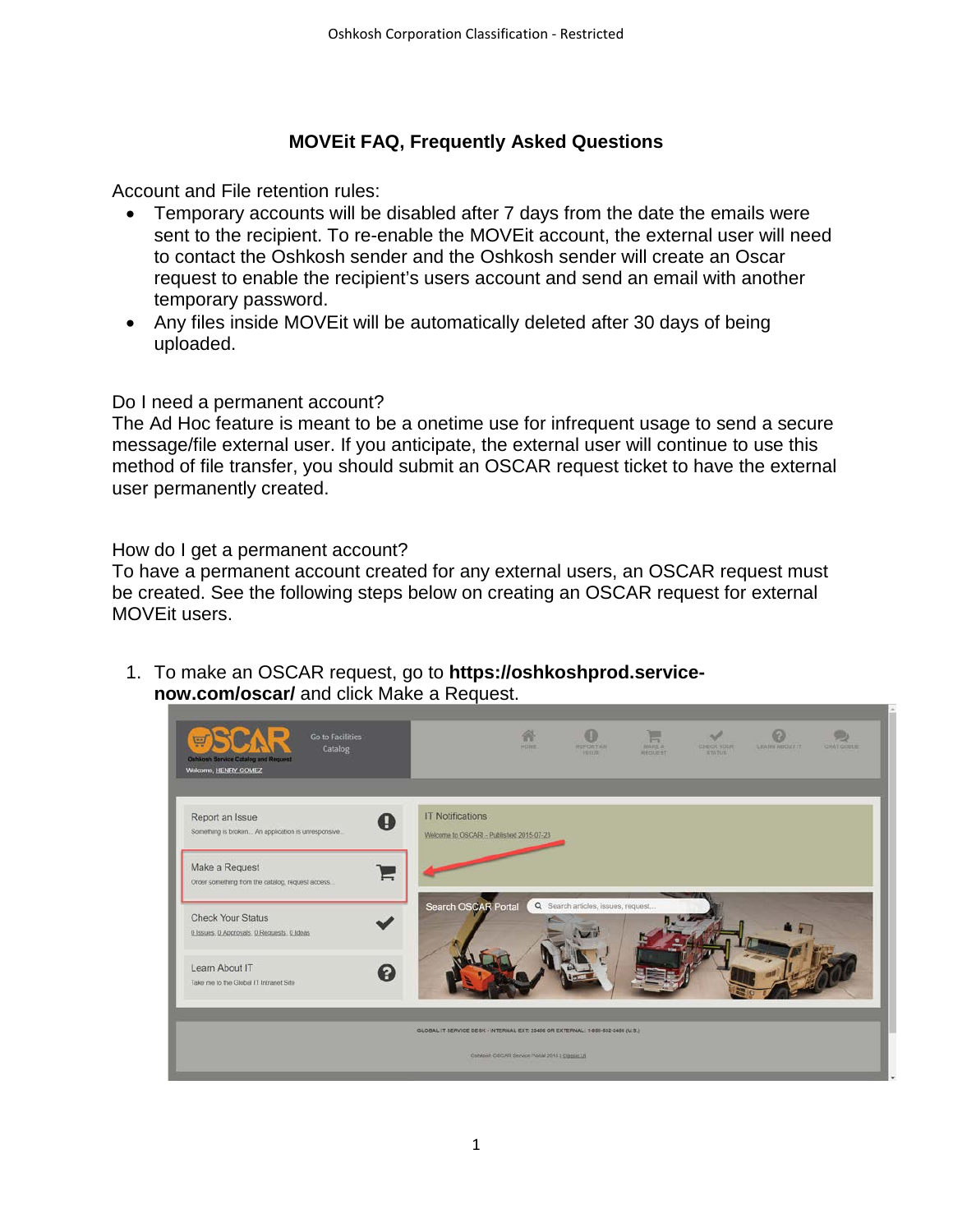## 2. Search and click on **MOVEit Transfer (FTP)**



# 3. Select **external (Supplier/Vendor)**

| 崗<br>Oshkosh Service Catalog and Request<br>Welcome, HENRY GOMEZ  | 録<br><b>Go to Facilities</b><br><b>HOME</b><br>Catalog  | 0<br><b>WEFORT AN</b><br><b>IREUS</b> | Ħ<br>MARE A<br><b>HEQUEST</b> | A<br><b>CHECK YOUR</b><br><b>STATUS</b> |         | $\odot$<br>LEASIN ABOUT IT       | <b>GRATISTIE</b> |
|-------------------------------------------------------------------|---------------------------------------------------------|---------------------------------------|-------------------------------|-----------------------------------------|---------|----------------------------------|------------------|
| Make a Request                                                    |                                                         |                                       |                               |                                         |         |                                  |                  |
| ALL ITEMS A-Z                                                     | <b>MOVEIt Transfer (FTP)</b>                            |                                       |                               |                                         |         | Order this Item<br>Delivery time | 7 Days           |
| Filter your results by typing in<br>the search box for specific   | <b>NEit Transfer</b>                                    |                                       |                               |                                         |         | Order Now                        |                  |
| items or terms like "software".                                   |                                                         |                                       |                               |                                         |         | Add to Cart                      |                  |
| "access", "engineering", or<br>"laptops".                         | <b>Requested For</b>                                    | Requestor<br>家                        |                               |                                         |         | <b>Shopping Cart</b>             |                  |
|                                                                   | $Q_0$<br><b>ENRY GONEZ</b>                              | <b>ADAMY GONES</b>                    |                               |                                         | $\odot$ | Empty                            |                  |
| <b>Most Popular Items</b>                                         | Call Back Number                                        | <b>Requested For Location</b><br>tk.  |                               |                                         |         |                                  |                  |
| <b>Enhancement Request</b><br>Existing Folder Access<br>How Do 12 | THE 2780-WITH ASSAULT                                   | 24176                                 |                               | $Q \n0$                                 |         |                                  |                  |
| Lotus Notes Change Request<br>Password Reset/Account Unlock       | Is this for an internal employee or external user?<br>× |                                       |                               |                                         |         |                                  |                  |
|                                                                   | External (Supplier/Vendor)<br>٠                         |                                       |                               |                                         |         |                                  |                  |
|                                                                   | $-$ None $-$<br>Internal-Employee                       |                                       |                               |                                         |         |                                  |                  |
|                                                                   | External (Supplier/Vendor)<br>-None-                    |                                       |                               |                                         |         |                                  |                  |
|                                                                   |                                                         |                                       |                               |                                         |         |                                  |                  |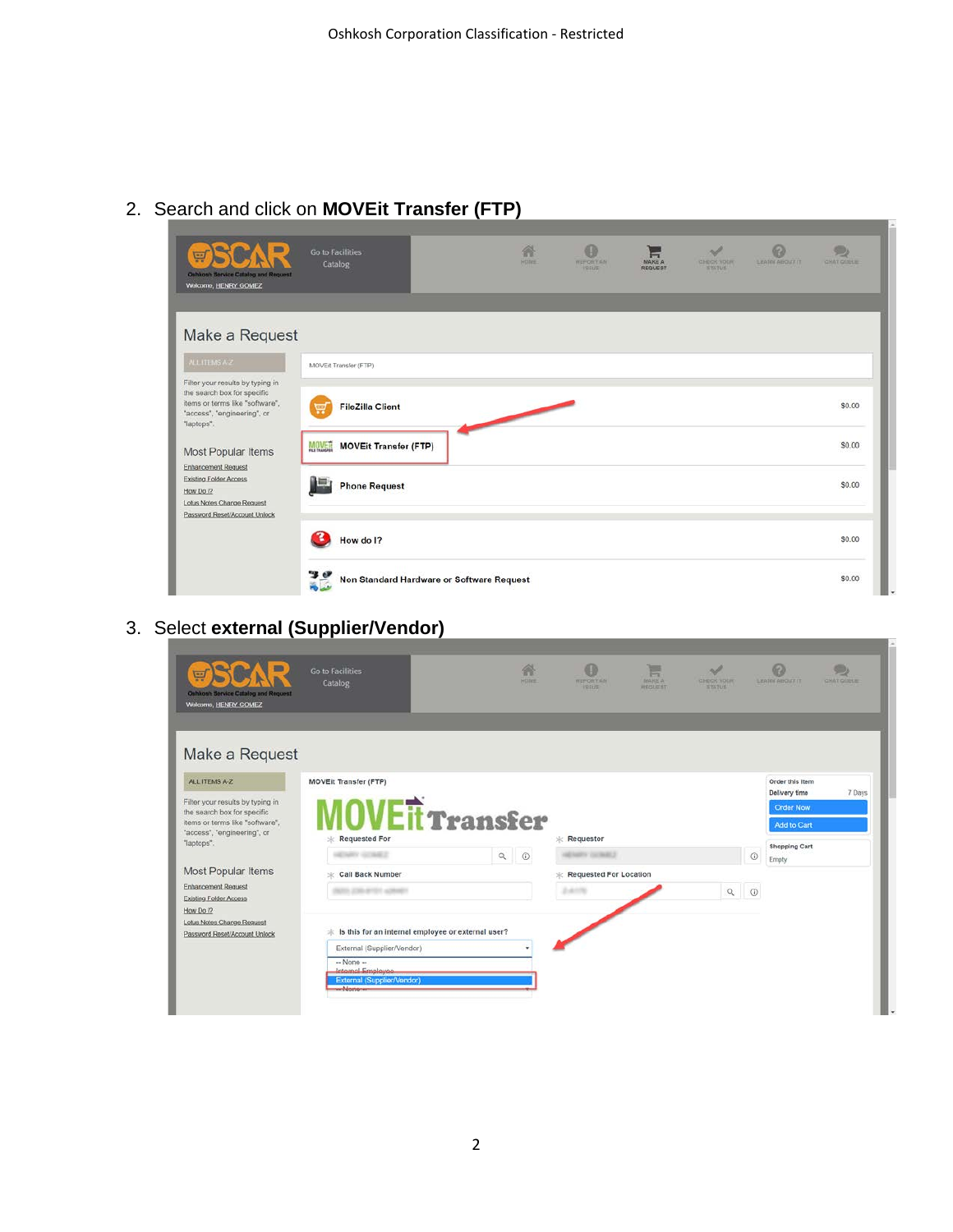4. Select whether the external user already has an account or not, \*A temporary account is not considered as an existing account\*

| Filter your results by typing in<br><b>MOVEIT Transfer</b><br>Order Now<br>the search box for specific<br>items or terms like "software",<br>Add to Cart<br>"access", "engineering", or<br>$\angle$ Requested For<br>$*$ Requestor<br>"laptops".<br><b>Shopping Cart</b><br>$Q$ $Q$<br><b>EXITY GONEZ</b><br>NEY GONEZ<br>$\odot$<br>Empty<br>Most Popular Items<br>Call Back Number<br><b>Requested For Location</b><br>Enhancement Request<br>$Q = \begin{pmatrix} 0 \\ 0 \\ 0 \end{pmatrix}$<br>2415<br>III: 250-4701 <shht<br>Existing Folder Access<br/>How Do 12<br/>Lotus Notes Change Request<br/>ik Is this for an internal employee or external user?<br/>Password Reset/Account Unlock<br/>External (Supplier/Vendor)<br/>Do you have an existing account?<br/>No<br/><math>-</math> None <math>-</math><br/>Yes<br/>No</shht<br> | ALL ITEMS A-Z | <b>MOVEIt Transfer (FTP)</b> |  |  | Order this Item<br>7 Days<br>Delivery time |
|----------------------------------------------------------------------------------------------------------------------------------------------------------------------------------------------------------------------------------------------------------------------------------------------------------------------------------------------------------------------------------------------------------------------------------------------------------------------------------------------------------------------------------------------------------------------------------------------------------------------------------------------------------------------------------------------------------------------------------------------------------------------------------------------------------------------------------------------|---------------|------------------------------|--|--|--------------------------------------------|
|                                                                                                                                                                                                                                                                                                                                                                                                                                                                                                                                                                                                                                                                                                                                                                                                                                              |               |                              |  |  |                                            |
|                                                                                                                                                                                                                                                                                                                                                                                                                                                                                                                                                                                                                                                                                                                                                                                                                                              |               |                              |  |  |                                            |
|                                                                                                                                                                                                                                                                                                                                                                                                                                                                                                                                                                                                                                                                                                                                                                                                                                              |               |                              |  |  |                                            |
|                                                                                                                                                                                                                                                                                                                                                                                                                                                                                                                                                                                                                                                                                                                                                                                                                                              |               |                              |  |  |                                            |
|                                                                                                                                                                                                                                                                                                                                                                                                                                                                                                                                                                                                                                                                                                                                                                                                                                              |               |                              |  |  |                                            |
|                                                                                                                                                                                                                                                                                                                                                                                                                                                                                                                                                                                                                                                                                                                                                                                                                                              |               |                              |  |  |                                            |
|                                                                                                                                                                                                                                                                                                                                                                                                                                                                                                                                                                                                                                                                                                                                                                                                                                              |               |                              |  |  |                                            |
|                                                                                                                                                                                                                                                                                                                                                                                                                                                                                                                                                                                                                                                                                                                                                                                                                                              |               |                              |  |  |                                            |
|                                                                                                                                                                                                                                                                                                                                                                                                                                                                                                                                                                                                                                                                                                                                                                                                                                              |               |                              |  |  |                                            |
|                                                                                                                                                                                                                                                                                                                                                                                                                                                                                                                                                                                                                                                                                                                                                                                                                                              |               |                              |  |  |                                            |
|                                                                                                                                                                                                                                                                                                                                                                                                                                                                                                                                                                                                                                                                                                                                                                                                                                              |               | - None -                     |  |  |                                            |
|                                                                                                                                                                                                                                                                                                                                                                                                                                                                                                                                                                                                                                                                                                                                                                                                                                              |               | <b>Attachments</b>           |  |  |                                            |
|                                                                                                                                                                                                                                                                                                                                                                                                                                                                                                                                                                                                                                                                                                                                                                                                                                              |               |                              |  |  |                                            |
|                                                                                                                                                                                                                                                                                                                                                                                                                                                                                                                                                                                                                                                                                                                                                                                                                                              |               |                              |  |  | $\checkmark$                               |
| Response time(ms): 1064, Network: 6, server: 381, browser: 677<br>dt.                                                                                                                                                                                                                                                                                                                                                                                                                                                                                                                                                                                                                                                                                                                                                                        |               |                              |  |  |                                            |

5. When creating an account for an external user, you must designate a folder. It's a shared folder, that allows the internal and external user to drop and retrieve files from. The rule of thumb is to create the path folder with the segment of the internal user, followed by the name of the external user's company.

\*For example, if the internal user is from Corporate defense exchanging files with an external user from Amber Road, the path would look like the following, **/OSK/CORPORATE/AMBER ROAD/**

If you already have a folder, you can add the external user to the folder path\*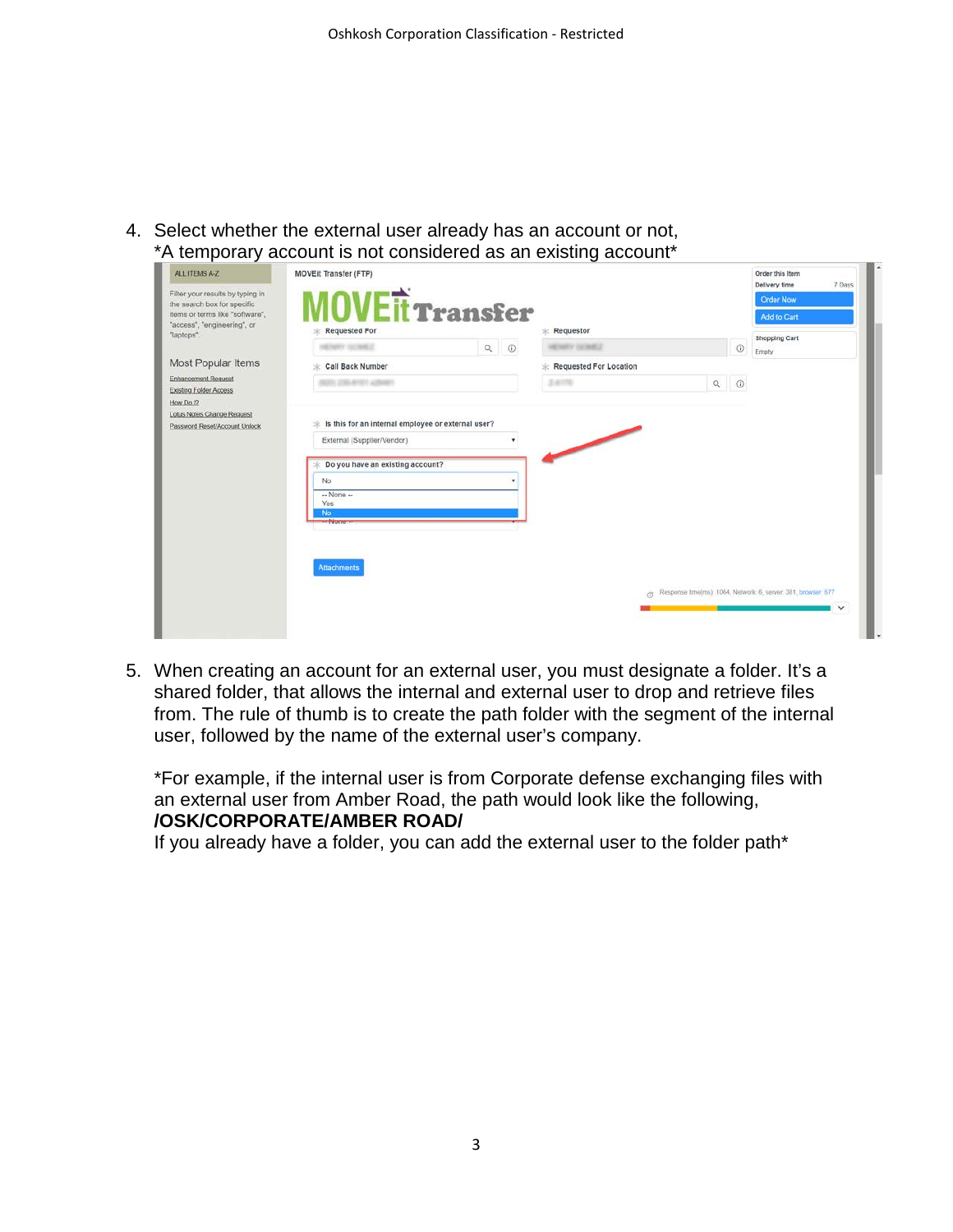| ALL ITEMS A-Z                                                   | <b>MOVEIt Transfer (FTP)</b>                             |                                                       |                               |                                                          | Order this item<br>Delivery time<br>7 Days                     |
|-----------------------------------------------------------------|----------------------------------------------------------|-------------------------------------------------------|-------------------------------|----------------------------------------------------------|----------------------------------------------------------------|
| Filter your results by typing in<br>the search box for specific |                                                          |                                                       |                               |                                                          | <b>Order Now</b>                                               |
| items or terms like "software",                                 | <b>IOVEIT Transfer</b>                                   |                                                       |                               |                                                          | Add to Cart                                                    |
| "access", "engineering", or<br>"laptops".                       | $\angle$ Requested For                                   |                                                       | $*$ Requestor                 |                                                          | <b>Shopping Cart</b>                                           |
|                                                                 | <b>NEMIXY SCAREZ</b>                                     | $\begin{matrix} \mathbb{Q} & \mathbb{Q} \end{matrix}$ | THEY IS THE ?                 | $\odot$                                                  | Empty                                                          |
| Most Popular Items                                              | Call Back Number                                         |                                                       | <b>Requested For Location</b> |                                                          |                                                                |
| Enhancement Request                                             | LEBANS / LEMIN                                           |                                                       | 2,61%                         | $\begin{array}{c c} \mathbb{Q} & \mathbb{Q} \end{array}$ |                                                                |
| Existing Folder Access<br>How Do 12                             |                                                          |                                                       |                               |                                                          |                                                                |
| Lotus Notes Change Request                                      |                                                          |                                                       |                               |                                                          |                                                                |
| Password Reset/Account Unlock                                   | $\pm$ Is this for an internal employee or external user? |                                                       |                               |                                                          |                                                                |
|                                                                 | External (Supplier/Vendor)                               |                                                       |                               |                                                          |                                                                |
|                                                                 | Co you have an existing account?                         |                                                       |                               |                                                          |                                                                |
|                                                                 |                                                          |                                                       |                               |                                                          |                                                                |
|                                                                 | No                                                       |                                                       |                               |                                                          |                                                                |
|                                                                 | <b>Request Type</b>                                      |                                                       |                               |                                                          |                                                                |
|                                                                 | $-$ None $-$                                             |                                                       |                               |                                                          |                                                                |
|                                                                 | $-$ None $-$                                             |                                                       |                               |                                                          |                                                                |
|                                                                 | <b>Create New Folder</b>                                 |                                                       |                               |                                                          |                                                                |
|                                                                 | Grant Access to an Existing Folder                       |                                                       |                               |                                                          |                                                                |
|                                                                 | Akkashments i                                            |                                                       |                               |                                                          |                                                                |
|                                                                 |                                                          |                                                       |                               |                                                          | ch Response time(ms) 1064, Network 6, server: 381, browser 677 |
|                                                                 |                                                          |                                                       |                               |                                                          | $\checkmark$                                                   |

6. Select if the external user is a U.S. Citizen or Legal permanent resident.

| ALL ITEMS A-Z                                                   | <b>MOVEIt Transfer (FTP)</b>                             |  |         |                                                                                                                |         | Order this item<br>Delivery time | 7 Days |
|-----------------------------------------------------------------|----------------------------------------------------------|--|---------|----------------------------------------------------------------------------------------------------------------|---------|----------------------------------|--------|
| Filter your results by typing in<br>the search box for specific | <b>INVEIT Transfer</b>                                   |  |         |                                                                                                                |         | <b>Order Now</b>                 |        |
| items or terms like "software",<br>"access", "engineering", or  |                                                          |  |         |                                                                                                                |         | Add to Cart                      |        |
| "laptops".                                                      | $\angle$ Requested For                                   |  |         | $\angle$ Requestor                                                                                             |         | <b>Shopping Cart</b>             |        |
|                                                                 | ENRY STMCZ                                               |  | $Q$ $Q$ | <b>NEWART GONNER</b>                                                                                           | $\odot$ | Empty                            |        |
| Most Popular Items                                              | Call Back Number                                         |  |         | <b>Requested For Location</b>                                                                                  |         |                                  |        |
| Enhancement Request<br>Existing Folder Access<br>How Do 12      | 200-AHST LONGER                                          |  |         | <b>Junits</b>                                                                                                  | $Q$ $Q$ |                                  |        |
| Lotus Notes Change Request<br>Password Reset/Account Unlock     | $\pm$ Is this for an internal employee or external user? |  |         |                                                                                                                |         |                                  |        |
|                                                                 | External (Supplier/Vendor)                               |  |         |                                                                                                                |         |                                  |        |
|                                                                 | Do you have an existing account?                         |  |         |                                                                                                                |         |                                  |        |
|                                                                 | No                                                       |  |         |                                                                                                                |         |                                  |        |
|                                                                 | <b>Request Type</b>                                      |  |         |                                                                                                                |         |                                  |        |
|                                                                 | Create New Folder                                        |  |         |                                                                                                                |         |                                  |        |
|                                                                 | Defense Folders)                                         |  |         | * Is the individual a U.S. Citizen or Legal permanent resident? (Must be a US Citizen or Green Card holder for |         |                                  |        |
|                                                                 | $-$ None $-$                                             |  |         |                                                                                                                |         |                                  |        |
|                                                                 | $-$ None $-$<br>Yes<br>No                                |  |         |                                                                                                                |         |                                  |        |
|                                                                 |                                                          |  |         |                                                                                                                |         |                                  |        |

7. Gather the following information below, from the external user.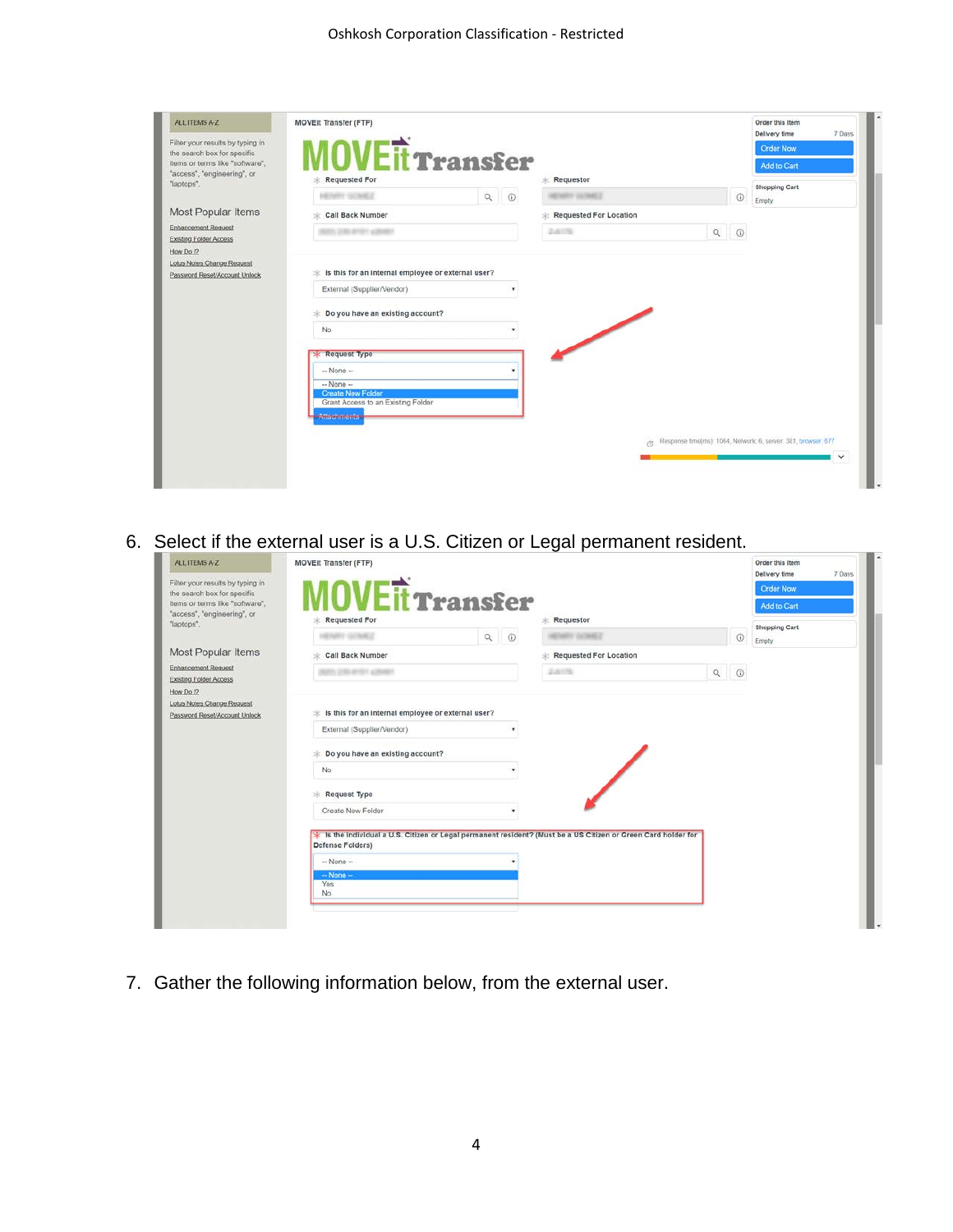#### Oshkosh Corporation Classification - Restricted

| Defense Folders)<br>Yes |          |  |
|-------------------------|----------|--|
| * Folder Name           |          |  |
| * Folder Owner          |          |  |
|                         | $\alpha$ |  |
| $*$ Company Name        |          |  |
| $*$ First Name          |          |  |
| * Last Name             |          |  |
| $\star$ Email           |          |  |
| $\star$ Phone Number    |          |  |
| * Authentication Word   |          |  |

8. Once the information is filled, click **Order Now**. The information will be reviewed by the security team and sent to the Helpdesk for creating the MOVEit account. Which they will complete and email the user with their MOVEit login information.

What confirmation do I get the file is sent, and if the external user receives and retrieved the file?

1. From the Internals perspective, they can validate that they sent the file in their **Sent** folder.

| <b># HOME</b>      | Packages                                                           |                        |                                                                     |
|--------------------|--------------------------------------------------------------------|------------------------|---------------------------------------------------------------------|
| <b>EN PACKAGES</b> |                                                                    |                        |                                                                     |
| $\equiv$ 1065      | My Mailboxes                                                       |                        |                                                                     |
| ipswitch MOVEIT    | Mailbox                                                            | <b>ES</b> New Packages | C All Packages                                                      |
|                    | De Drafts                                                          | $\lambda$              | $\sim$                                                              |
|                    | $Q$ inbox                                                          |                        | $\frac{1}{2} \left( \frac{1}{2} \right) \left( \frac{1}{2} \right)$ |
|                    | $\blacktriangledown$ Sent.                                         | $\sim$                 |                                                                     |
|                    | <b>El</b> Templates                                                | ×                      |                                                                     |
|                    | Trash                                                              | ×                      | $\sim$                                                              |
|                    | Package Actions<br><b>Send Package</b><br>Manage your address book |                        |                                                                     |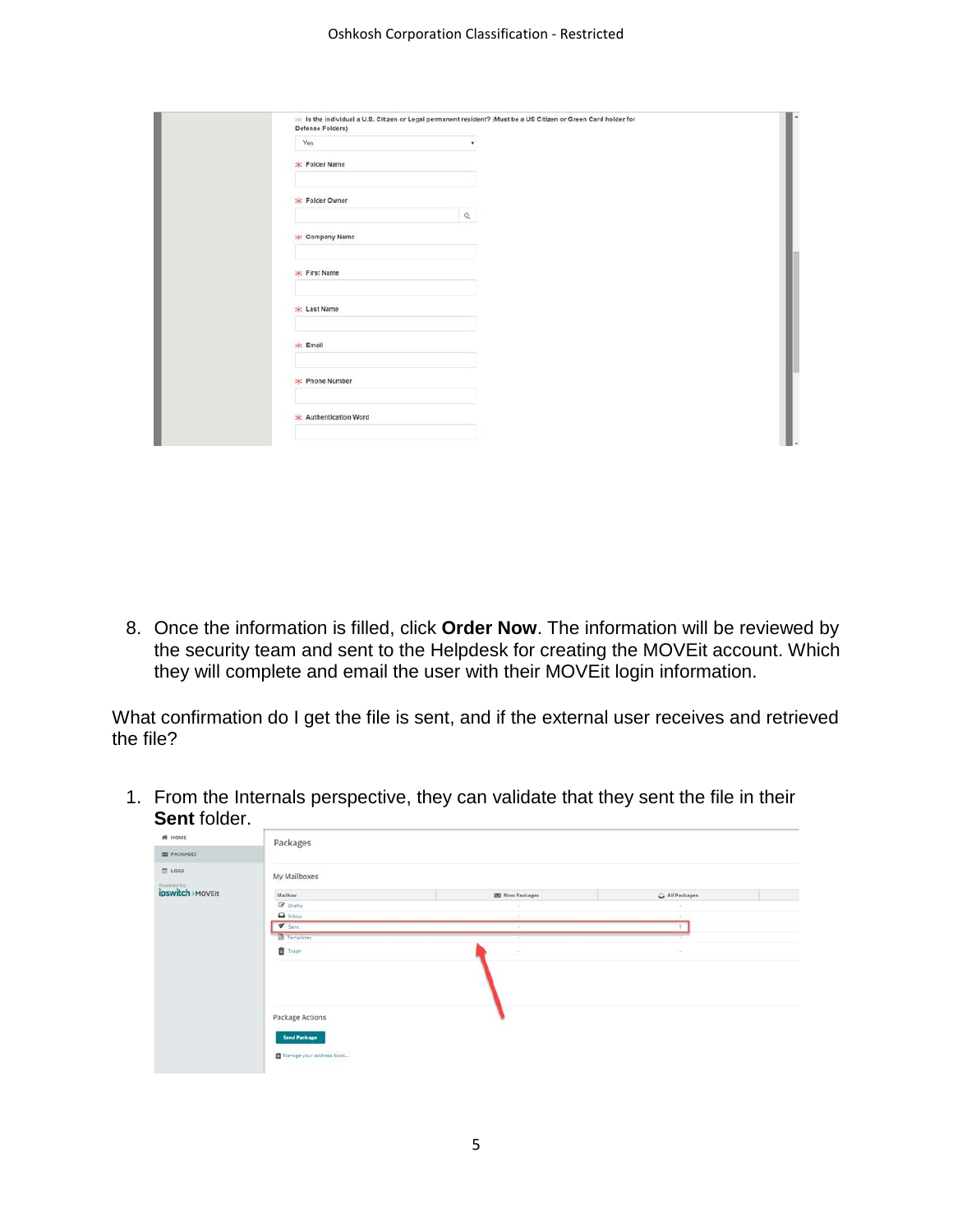2. If the message has not been retrieved, the dots next to the email will be empty.

| <b>ES PACKAGES</b><br>$\equiv$ 1065 | / My Mailboxes / Sent/                                                                       |              |                 |                             |                     |
|-------------------------------------|----------------------------------------------------------------------------------------------|--------------|-----------------|-----------------------------|---------------------|
| ipswitch MOVEIt                     | Go To Malbox v                                                                               |              |                 |                             |                     |
|                                     | $\Box \searrow$ Subject                                                                      | Files        | $\circ$<br>Size | $\mathsf{T}\alpha$          | Date/Time           |
|                                     | $\Box$ O Test                                                                                | $\mathbf{2}$ | co.<br>1 KB     | JohnDoe@StringOnATinCan.com | 1/9/2019 4:06:58 PM |
|                                     | Checked Package Options:<br>Mark As New<br>Mark As Not New<br>Destination mailbox v<br>Move: | Trash        |                 |                             |                     |
|                                     | Return to Malboxes<br>Package Actions                                                        |              |                 |                             |                     |
|                                     | <b>Send Package</b>                                                                          |              |                 |                             |                     |

3. Once the external user has opened the message, the dots next to the email will be green.

| <b>IN ONE</b>      | Packages                        |                 |             |                                   |                     | $\frac{1}{2} \left( \frac{1}{2} \right) \left( \frac{1}{2} \right) \left( \frac{1}{2} \right) \left( \frac{1}{2} \right) \left( \frac{1}{2} \right) \left( \frac{1}{2} \right) \left( \frac{1}{2} \right) \left( \frac{1}{2} \right) \left( \frac{1}{2} \right) \left( \frac{1}{2} \right) \left( \frac{1}{2} \right) \left( \frac{1}{2} \right) \left( \frac{1}{2} \right) \left( \frac{1}{2} \right) \left( \frac{1}{2} \right) \left( \frac{1}{2} \right) \left( \frac$ |
|--------------------|---------------------------------|-----------------|-------------|-----------------------------------|---------------------|----------------------------------------------------------------------------------------------------------------------------------------------------------------------------------------------------------------------------------------------------------------------------------------------------------------------------------------------------------------------------------------------------------------------------------------------------------------------------|
| <b>ED PACKAGES</b> |                                 |                 |             |                                   |                     |                                                                                                                                                                                                                                                                                                                                                                                                                                                                            |
| 图 LOGS:            | / My Mailboxes / Sent/          |                 |             |                                   |                     |                                                                                                                                                                                                                                                                                                                                                                                                                                                                            |
| ipswitch > MOVEIt  | Go To Malbox ~                  |                 |             |                                   |                     |                                                                                                                                                                                                                                                                                                                                                                                                                                                                            |
|                    | $\hfill\sim\;$ Subject          | Files           | <b>Size</b> | $\bullet\bullet$<br>To            | Date/Time           |                                                                                                                                                                                                                                                                                                                                                                                                                                                                            |
|                    | $\Box$ $\Omega$ Test            | $\sim$          | 1.88        | $\bullet$<br><b>Configuration</b> | 1/9/2019 4 05:50 PM |                                                                                                                                                                                                                                                                                                                                                                                                                                                                            |
|                    | <b>Checked Package Options:</b> |                 |             |                                   |                     |                                                                                                                                                                                                                                                                                                                                                                                                                                                                            |
|                    | Mark As New                     | Mark As Not New | Trash       |                                   |                     |                                                                                                                                                                                                                                                                                                                                                                                                                                                                            |
|                    | Destination mailbox v           | Move.           |             |                                   |                     |                                                                                                                                                                                                                                                                                                                                                                                                                                                                            |
|                    | <b>Q</b> Return to Malboxes     |                 |             |                                   |                     |                                                                                                                                                                                                                                                                                                                                                                                                                                                                            |
|                    | Package Actions                 |                 |             |                                   |                     |                                                                                                                                                                                                                                                                                                                                                                                                                                                                            |
|                    | Send Package                    |                 |             |                                   |                     |                                                                                                                                                                                                                                                                                                                                                                                                                                                                            |
|                    | Manage your address book        |                 |             |                                   |                     |                                                                                                                                                                                                                                                                                                                                                                                                                                                                            |